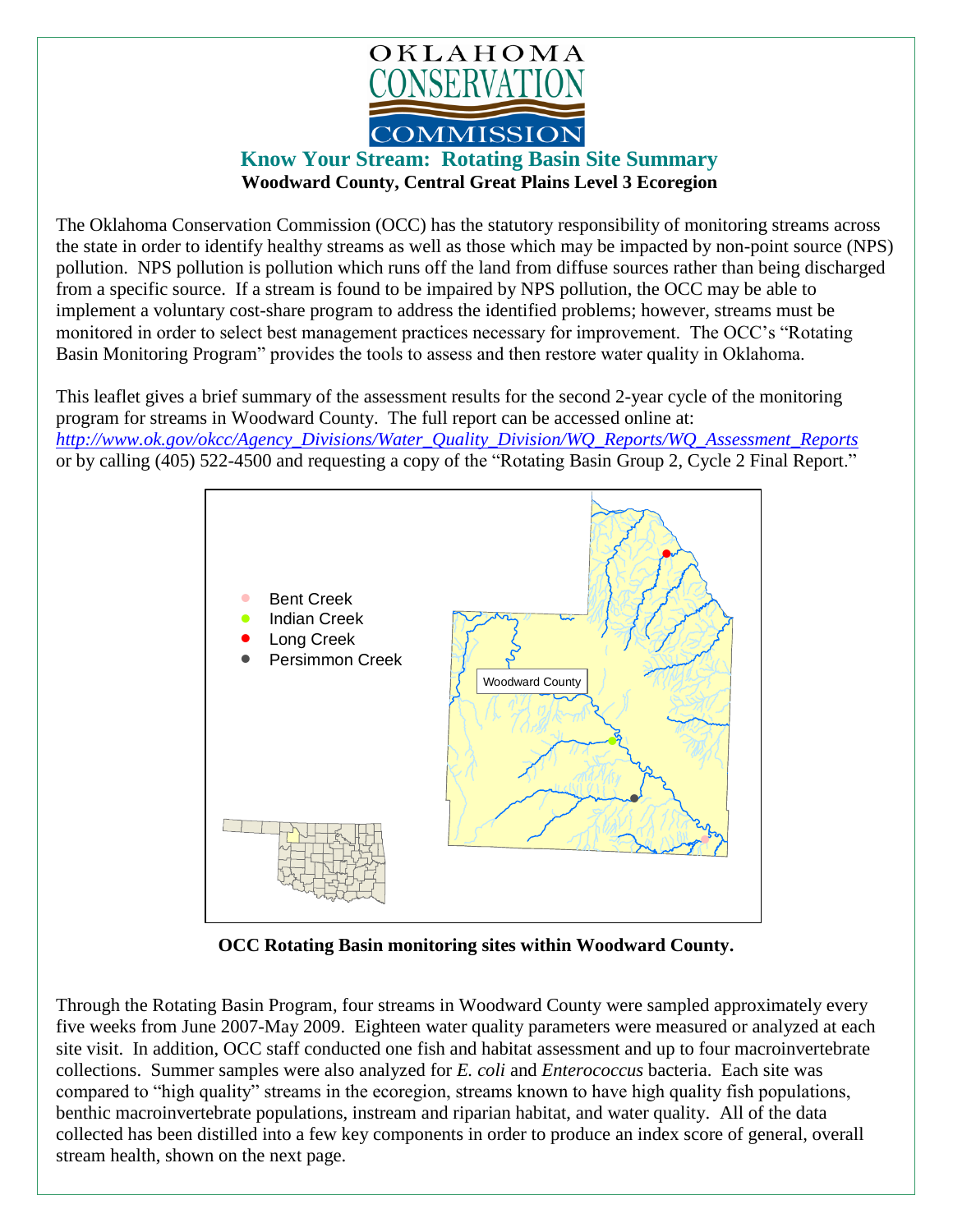**Summary of general stream health as determined by comparison to high quality streams in the Central Great Plains ecoregion and by assessment using Oklahoma State Water Quality Standards***†***.**

|                                                                                                               | <b>Good</b>         |                                  | <b>Moderate</b>   | <b>Poor</b>       |
|---------------------------------------------------------------------------------------------------------------|---------------------|----------------------------------|-------------------|-------------------|
| moderate<br>good<br>poor                                                                                      | <b>Indian Creek</b> | <b>Persimmon</b><br><b>Creek</b> | <b>Long Creek</b> | <b>Bent Creek</b> |
| <b>Overall Stream Health</b>                                                                                  | 45                  | 45                               | 43                | 25                |
| Phosphorus                                                                                                    | 5                   | 5                                | 5                 | 5                 |
| Nitrogen                                                                                                      | 5                   | 5                                | 5                 | 5                 |
| Ammonia                                                                                                       | 5                   | 5                                | 5                 | 5                 |
| Dissolved Oxygen                                                                                              | 5                   | 5                                | 5                 | 5                 |
| pH                                                                                                            | 5                   | 5                                | 5                 | 5                 |
| Turbidity                                                                                                     | 5                   | 5                                | 5                 | 5                 |
| Salts (chloride, sulfate, TDS)                                                                                | 5                   | 5                                | 5                 | $-5$              |
| Fish                                                                                                          | $-5$                | 5                                | 5                 | $-5$              |
| Macroinvertebrates                                                                                            | 5                   | 5                                | $\overline{3}$    | 5                 |
| Instream/Riparian Habitat                                                                                     | 5                   | 5                                | 5                 | 5                 |
| Bacteria                                                                                                      | 5                   | $-5$                             | $-5$              | $-5$              |
| Scale of 1-5 with 5 being the best                                                                            |                     |                                  |                   |                   |
| 1=significantly worse than high quality sites<br>KEY:<br>3=not as good as high quality sites but not impaired |                     |                                  |                   |                   |

5=equal to or better than high quality sites

-5=impaired by state standards

**Note: Most streams in Oklahoma are impaired by at least one type of bacteria.**

**Indian Creek (OK720500-01-0020D):** This stream is comparable to high quality streams in the ecoregion for all parameters except the fish community which is listed as impaired by state standards.

**Persimmon Creek (OK720500-01-0150G):** This stream is listed as impaired by state standards for bacteria levels. All other parameters are comparable to high quality streams.

**Long Creek (OK620920-02-0080D):** This stream is listed as impaired by state standards for bacteria levels. All other parameters are comparable to high quality streams except the macroinvertebrate community which was of slightly poorer quality.

**Bent Creek (OK720500-01-0070D):** This stream is listed as impaired by state standards for elevated salts and bacteria levels and poor fish community. All other parameters are comparable to high quality streams in the ecoregion.

*† The use of Oklahoma Water Quality Standards to assess streams and the 2010 results are described in the DEQ's 2010 Integrated Report, accessible online at: http://www.deq.state.ok.us/wqdnew/305b\_303d/2010\_integrated\_report\_entire\_document.pdf*